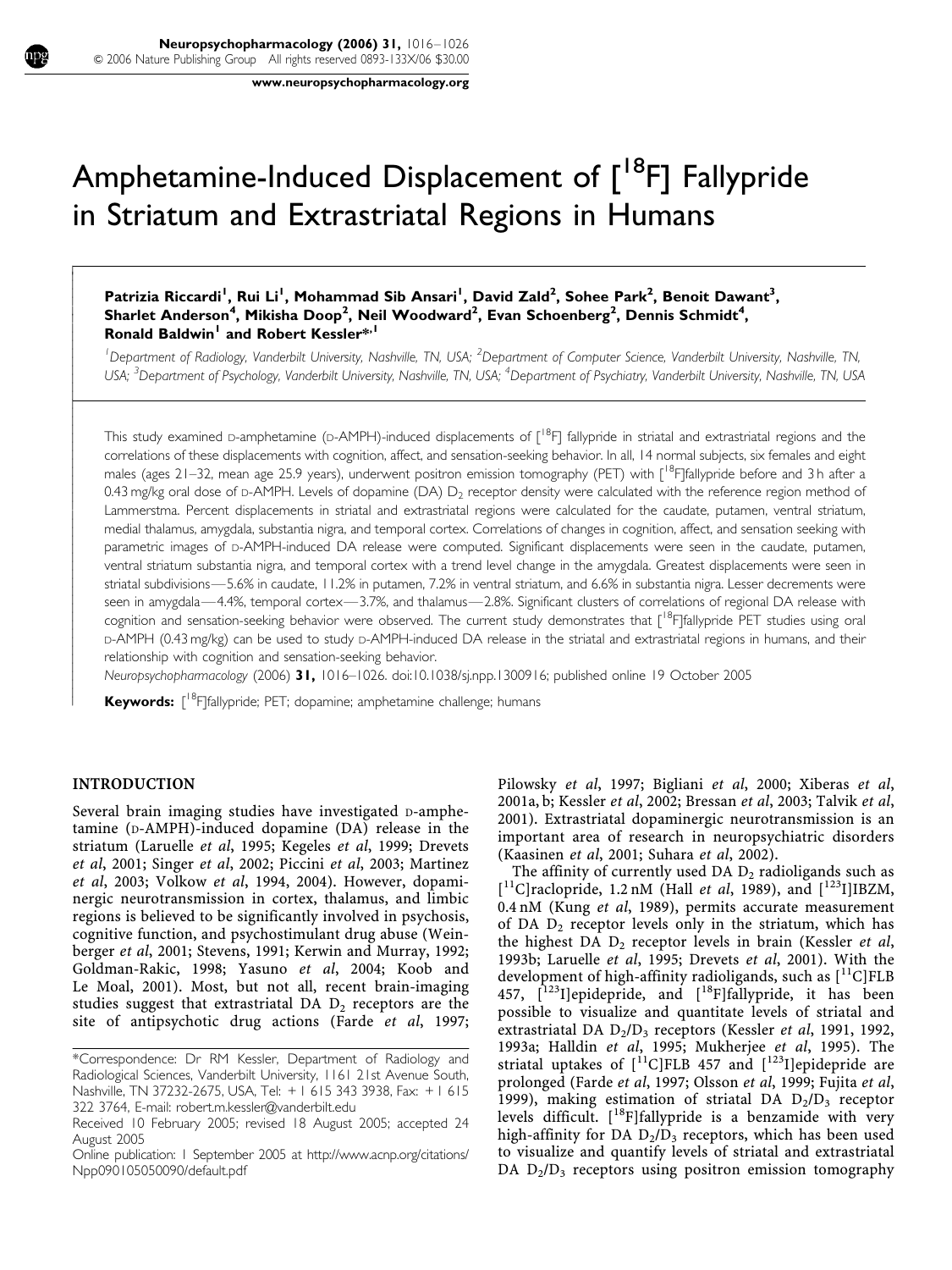(PET) (Mukherjee et al, 1999, 2002; Rieck et al, 2004). Although  $[18F]$ fallypride has an *in vitro*  $K<sub>D</sub>$  for the DA  $D<sub>2</sub>/D<sub>3</sub>$ receptors similar to that of  $[^{123}]$ epidepride and  $[^{11}C]FLB$ 457, it has considerably more rapid washout from striatum, allowing estimation of DA  $D_2/D_3$  receptor levels in both striatal and exrtastriatal regions (Mukherjee et al, 1997; Kessler et al, 1991; Olsson et al, 1999, 2004; Christian et al, 2004).

SPECT and PET studies of DA  $D_2/D_3$  receptors performed before and after a D-AMPH challenge have been used to study striatal DA release. The decrement in striatal binding potential (b.p.) or  $V_3''$  for benzamide DA  $D_2/D_3$  radioligands following D-AMPH administration in primates has been shown to be linearly related to the level of  $D$ -AMPH-induced DA release (Laruelle et al, 1997; Breier et al, 1997). In humans, PET and SPECT studies using either [<sup>11</sup>C]raclopride or  $\left[1^{123}I\right]$ IBZM have demonstrated D-AMPH (0.3 mg/kg) intravenous)-induced decrements of 7.1–16.1% in striatal b.p. or V<sup>"</sup> (Abi-Dargham et al, 1998; Laruelle et al, 1995; Drevets et al, 2001; Martinez et al, 2003). Recently, Cardenas, using  $\left[ {}^{11}$ C]raclopride PET, reported that an oral dose of 30 mg of D-AMPH produced a decrease in striatal b.p. of 13–18% in humans (Cardenas et al, 2004). Epidepride with an affinity of 24 pM for the DA  $D_2$  receptor shows virtually no displacement after a 1 mg/kg dose of D-AMPH (Kessler et al, 1993c; al-Tikriti et al, 1994). Studies of  $\lceil$ <sup>11</sup>C]FLB 457 with a reported affinity of 20 pM for the DA  $D_2$  receptor (Olsson et al, 1999) have produced conflicting results regarding its sensitivity to extracellular DA levels (Chou et al, 2000; Okauchi et al, 2001). Primate studies of  $[$ <sup>18</sup>F]fallypride, with an affinity of 33 pM for the DA  $D_2$ receptor and 31 pM for the DA  $D_3$ , have reported D-AMPHinduced decreases in b.p. of 12–36% in the thalamus, hippocampus, amygdala, and ventral striatum following 0.3–1.0 mg/kg intravenous doses of D-AMPH (Mukherjee et al, 1997, 2002; Slifstein et al, 2004).

No PET or SPECT studies of D-AMPH-induced DA release in extrastriatal regions have been reported in humans although, as discussed above, such studies have been reported in nonhuman primates (Mukherjee et al, 1997, 2002; Slifstein et al, 2004). The aim of this study was to assess whether  $\int_0^{18}$ F]fallypride can be used to estimate D-AMPH-induced DA release in striatal and extrastriatal regions in humans following a 0.43 mg/kg oral dose of D-AMPH. An oral dose of 0.43 mg/kg of D-AMPH in comparison to an intravenous dose of 0.2–0.3 mg/kg produces lesser side effects such as elevated blood pressure, but similar plasma levels and displacement of  $[{}^{11}C\rbrack$ raclopride in striatum (Angrist et al, 1987; Breier et al, 1997; Cardenas et al, 2004).

#### METHODS

In all, 14 normal subjects, six females and eight males (ages 21–32 years, mean age of 25.9 years), were recruited by advertisement. All subjects were right hand dominant and none were smokers. Exclusion criteria included a history of psychiatric or neurological condition, a history of severe concomitant or past medical illness, borderline elevated blood pressure (135/90), any psychotropic medication usage for the last 6 months, a history of substance abuse and

dependence, inability to provide informed consent, an IQ less than 80, and pregnancy or lactation. After an initial assessment, the study was explained to subjects and informed consent was obtained. The consent form included a recommendation for all participants to use adequate birth control measures during the study. All female subjects capable of childbearing had pregnancy tests performed 6 h or less prior to each PET study. All subjects received a physical and neurological examination, SCID (Williams et al, 1992), blood chemistries, urine analysis and urine drug screen, EKG and MRI study. Subjects additionally completed the Sensation Seeking Scale-Form (Zuckerman et al, 1978). MRI scans were performed using a GE 1.5 T scanner with echospeed gradients. Thin-section, highresolution, T1-weighted coronal and sagittal IR SPGR sequences were obtained (TE = 3.6, TR = 18.9, TI = 400, slice thickness of 1.2–1.4 mm) and an axial T2-weighted sequence (TE = 106, TR = 5000, slice thickness of  $3 \text{ mm}$ ) was obtained as well. Subjects who met the study criteria were scheduled for PET studies which were performed using a GE Discovery LS PET scanner; 3-D emission acquisitions and transmission attenuation correction scans were performed following a 5.0 mCi slow bolus injection of <sup>[18</sup>F]fallypride (specific activity greater than 3000 Ci/mmol) prior to and 3 h following a 0.43 mg/kg oral dose of D-AMPH. Serial scans were initiated simultaneously with the bolus injection of [<sup>18</sup>F]fallypride and were obtained for approximately 3.5 h. The initial scan sequence was started coincident with the start of the  $[18F]$ fallypride injection and included the following frames: 8 for 15 s, 6 for 30 s, 5 for 1 min, 2 for 2.5 min, 3 for 5 min, and 3 for 10 min. After the initial scan sequence, a 10-min transmission scan was obtained and the subject given a break. At approximately 85–90 min, a second scan sequence of two frames of 25 min each followed by a second transmission scan were obtained. The subject was then allowed a second scan break, and at approximately 165–170 min, a 40-min emission scan followed by a third transmission scan was obtained. For the post-D-AMPH study, subjects were instructed to have a light breakfast on the day of the scan, that is, a single cup of coffee, cold cereal, and/or bread, which was ingested approximately 4 h prior to D-AMPH administration. Physiological measures (blood pressure, heart rate, temperature, and respirations) were monitored throughout the study and a brief neurological examination performed.

Blood samples were collected for determination of plasma levels of D-AMPH at 1, 3, and 5h following D-AMPH administration. The plasma samples were analyzed using a modification of the method of Campins-Falco et al, 1996. Briefly, 1.0 ml plasma samples, following addition of the internal standard B-phenylethylamine, were made basic and the amines isolated and derivatized on Waters Sep-Pak C-18 cartridge using 1,2-naphthoquinone-4-sulphate (NQS) as described by Campins-Falco. Following washing, the derivatized amines were eluted with acetonotrile : water  $(1:1)$ , the volume reduced under vacuum, and the eluate analyzed by HPLC. The peaks corresponding to derivatized amphetamine and NOS were separated using a  $7 \times 53$  mm Hypersil BDS 'Rocket' column (Alltech Assoc.) and quantitated by UV analysis at 450 nM.

Serial PET scans and thin-section T1-weighted MRI scans were coregistered to each other using a mutual information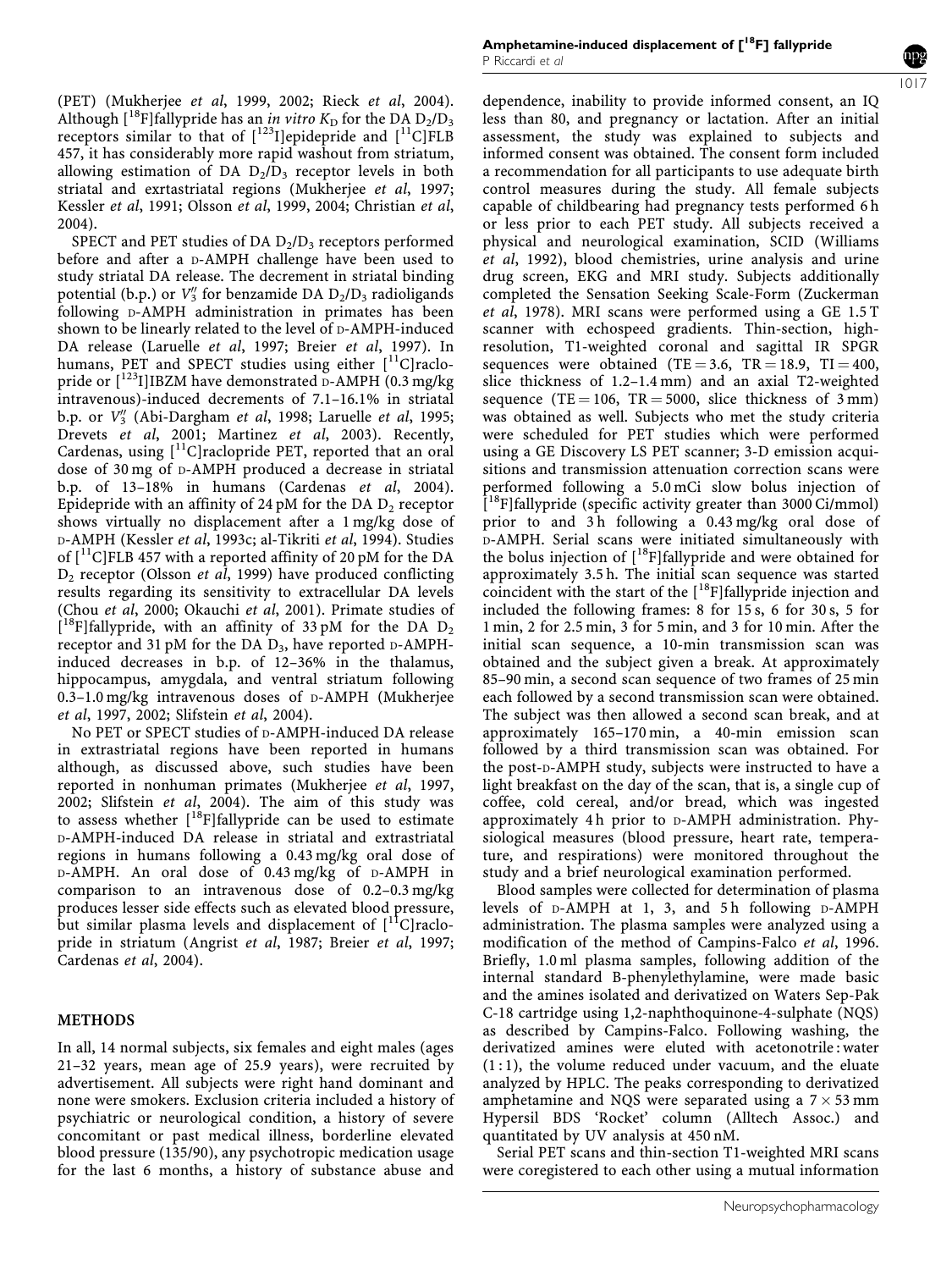Amphetamine-induced displacement of  $\lbrack$ <sup>18</sup>F] fallypride P Riccardi et al

1018

rigid body algorithm (Pluim et al, 2001). Regions of interest were delineated for the right and left caudate, putamen, ventral striatum, amygdala, substantia nigra, the medial thalami, and temporal cortex on MRI scans of the brain (see Figures 1 and 2) by a neuroradiologist experienced in PET data analysis (RMK) and automatically transferred to both the pre- and post-D-AMPH PET studies. The ventral striatum was defined according to criteria of Mawlawi et al, 2001. The substantia nigra was delineated based on landmarks from the Schaltenbrand atlas (Schaltenbrand and Wahren, 1977); the substantia nigra is located in the ventral midbrain posteromedial to the cerebral peduncles from the superior aspect of the interpeduncular fossa approximately 9 mm below the ACPC line to 16 mm below the ACPC line. These regions of interest were transferred to the coregistered PET scans and regional DA  $D_2$  receptor b.p.'s were calculated using the reference region method (Lammertsma et al, 1996). Percent displacements were calculated for each region of interest. Parametric images of DA  $D_2/D_3$  receptor density and percent displacement were calculated on a pixel-by-pixel basis using the reference region method. Images were coregistered across subjects using an elastic deformation algorithm (Rohde et al, 2003). Approximately 60 min after D-AMPH administration (and at the equivalent point in time on non-drug administration days), subjects

began a 75-min neuropsychological battery. The battery included measures of attention-Stroop task (Stoelting Co.,  $2000$ ), information-processing speed—Digit Symbol Coding and Symbol Search (Wechsler, 1997), spatial working memory (Park et al, 1999), and affect-Positive Affect Negative Affect Scale (Watson et al, 1988). In order to minimize the practice effects, all tests were either presented using parallel forms, or utilized random order presentation of stimuli. One male subject was color-blind; although he completed all tests, he was excluded from analysis of the Stroop task that requires color processing. A second male subject had a disrupted spatial working memory trial during the baseline study and he was excluded from the working memory analysis.

To test the effects of  $D$ -AMPH on  $[$ <sup>18</sup>F $]$ fallypride binding, we performed a repeated-measures ANOVA implemented in the General Linear Model module of SPSS 11.5 (SPSS Inc., IL). The model used had three within-subject factors, condition (baseline, D-AMPH), region, and laterality. Paired two-tailed t-tests and Wilcoxon signed-rank tests were performed to delineate the source of significant differences on the ANOVA. Bonferroni correction for multiple comparisons were performed. Correlations of changes in cognition, affect, and sensation seeking with parametric images of [<sup>18</sup>F]fallypride displacement were made using a Pearson



Figure I [<sup>18</sup>F]fallypride PET scans obtained at baseline in a normal subject at (a) the level of the thalamus showing highest uptake in medial thalamus; (b) at the level of the midbrain showing uptake in the substantia nigra in the ventral midbrain and in the colliculi dorsally in the midbrain, (c) at the level of the uncus showing uptake in the amygdala, and (d) through the inferior temporal cortex showing high uptake in the pituitary and temporal cortex.

Neuropsychopharmacology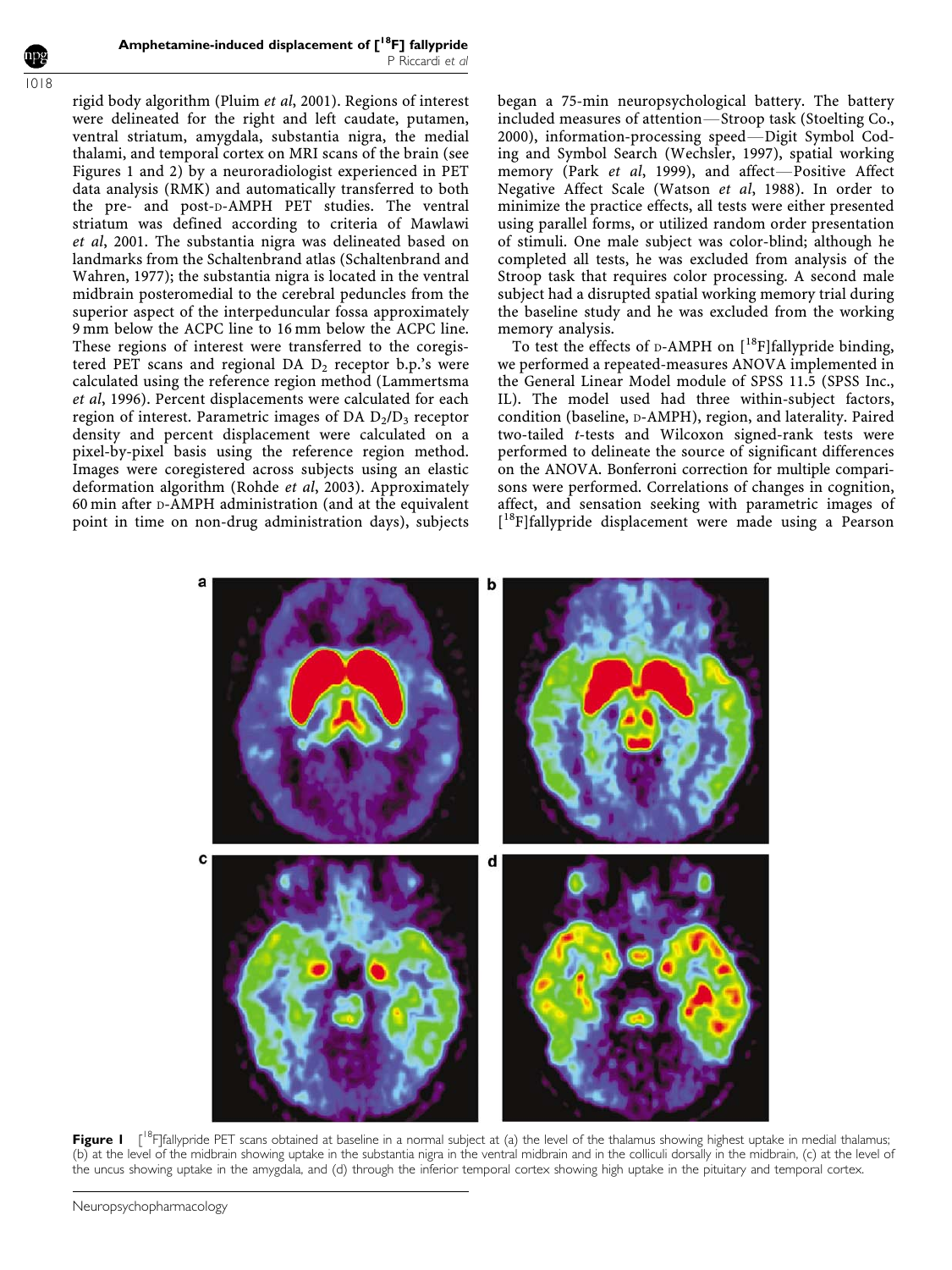Amphetamine-induced displacement of  $[{}^{18}F]$  fallypride P Riccardi et al



Figure 2 Parametric images of DA D2 receptor density coregistered with MRI images windowed to demonstrate [<sup>18</sup>F[fallypride-b.p.'s in (a) the anterior and ventral striatum on a coronal image, (b) the medial thalamus on an axial image, (c) the substantia nigra, colliculi, and temporal cortex on an axial image through the midbrain, and (d) the amygdala and temporal cortex on an axial image through the uncus of the temporal lobes.

product moment correlation and significance assessed using two tailed t-tests. Correction for multiple withinimage comparisons was made using the method of Forman et al (1995) as implemented in the Alpha-Sim program of the AFNI analysis program. This was utilized as the image data violated the uniformity of variance assumption of SPM. After correction for multiple within-image comparisons, significant clusters were corrected for multiple behavioral tests using a Bonferroni correction.

## RESULTS

Repeated-measures ANOVA using condition, region, and laterality as factors revealed significant effects of region  $(F = 415.5, p < 0.00000008)$  consistent with the large differences seen in regional b.p.'s (see Table 1, Figures 1 and 2), and a main effect of laterality ( $F = 19$ ,  $p < 0.001$ ) reflecting higher b.p.'s in the left temporal cortex, medial thalamus, and ventral striatum, but not caudate or putamen. There was a robust effect of condition due to a decrease in [<sup>18</sup>F]fallypride b.p.'s following D-AMPH administration  $(F = 48.5, p = 0.00001)$  as well as a significant condition by region interaction consistent with varying decreases across regions (F = 16.99,  $p = 0.0037$ ). In contrast, there were no significant interactions of condition by laterality ( $F = 0.36$ ,  $p > 0.1$ ) or condition by region by laterality (F = 0.56,  $p > 0.1$ ). Given the lack of a laterality effect, regional displacements were averaged across the right and left regions of interest.

The greatest D-AMPH-induced displacements of  $[{}^{18}F]$ fallypride were seen in the striatum and substantia nigra, while lower levels of displacement were seen in the amygdala, temporal cortex, and thalamus (see Table 1). The mean displacement in the putamen was 11.22%, while the mean displacements in the ventral striatum and caudate were 7.23 and 5.57%, respectively. The mean displacement in the substantia nigra was 6.64% similar to that seen in caudate and ventral striatum. Lower levels of displacement were seen in the amygdala $-4.36%$ , medial thalamus $-2.84%$ , and temporal cortex $-3.67%$ . Using paired two-tailed t-tests with a Bonferroni correction for multiple comparisons, displacements were significant in all regions except the medial thalamus which achieved a trend level ( $p = 0.07$ ). The significance of regional displacements was also evaluated using the Wilcoxon signed ranks test (two-tailed)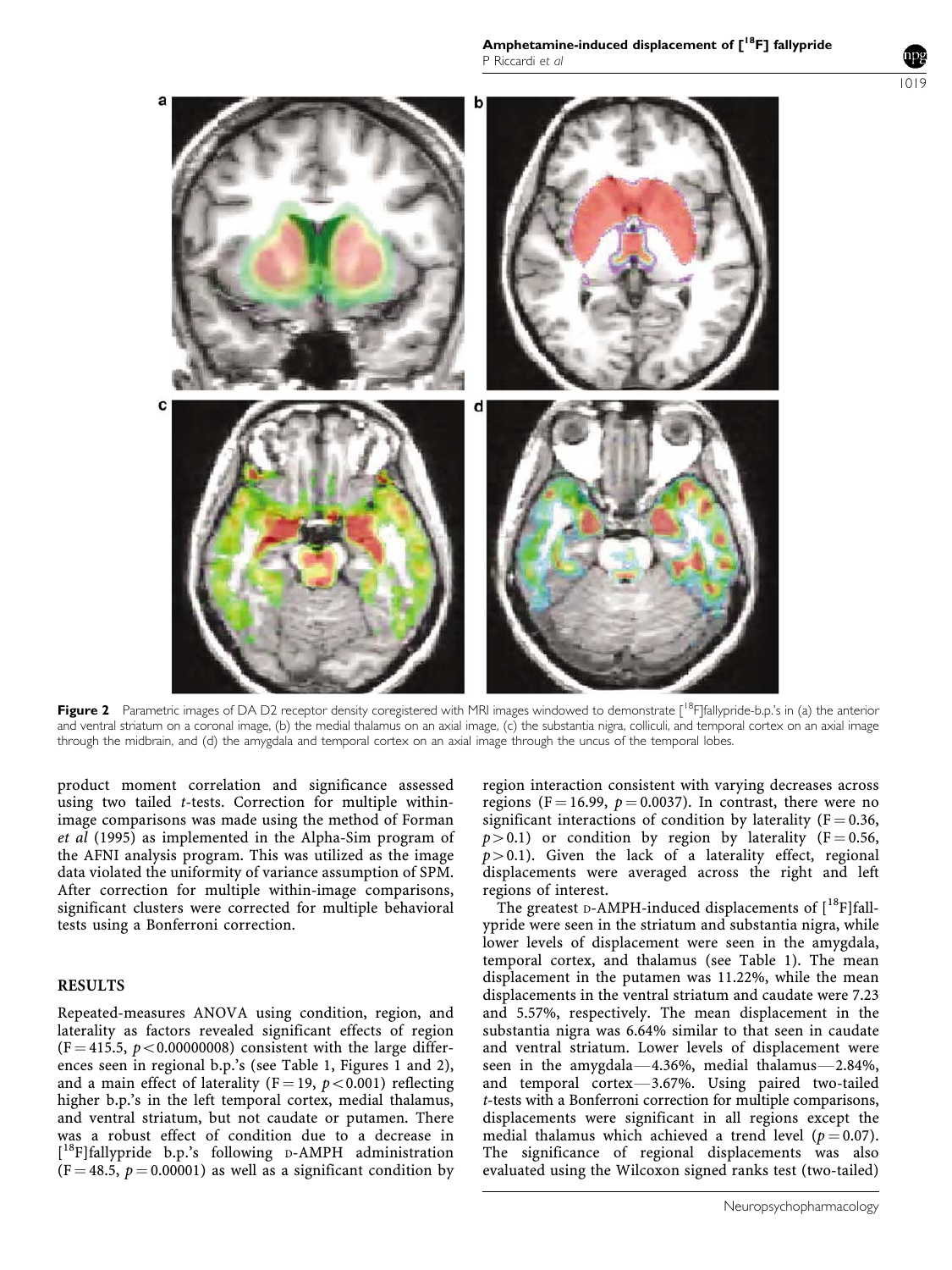1020

| Comparisons Using Paired 2-Tailed t-Tests and Wilcoxon Signed-Rank Test in Parenthesis |                    |                  |                             |                    |
|----------------------------------------------------------------------------------------|--------------------|------------------|-----------------------------|--------------------|
| Region                                                                                 | <b>Baseline BP</b> | Post-p-AMPH BP   | <b>Percent displacement</b> | Significance level |
| Caudate                                                                                | $33.02 + 2.09$     | $31.17 \pm 2.35$ | $5.57 + 4.60$               | 0.005(0.03)        |
| Putamen                                                                                | $38.32 \pm 2.64$   | $33.98 \pm 2.36$ | $11.22 + 4.34$              | 0.000004(0.007)    |
| Ventral striatum                                                                       | $21.82 \pm 2.07$   | $20.19 \pm 1.55$ | $7.23 + 5.29$               | 0.002(0.014)       |
| Substantia nigra                                                                       | $2.57 + 0.21$      | $2.40 + 0.22$    | $6.64 + 4.21$               | 0.0004(0.014)      |
| Medial thalamus                                                                        | $4.58 + 0.50$      | $4.45 + 0.46$    | $2.84 + 3.66$               | 0.07(0.23)         |
| Amygdala                                                                               | $3.48 + 0.44$      | $3.32 \pm 0.44$  | $4.36 + 3.40$               | 0.008(0.06)        |
| Temporal cortex                                                                        | $.64 + 0.26$       | $1.58 + 0.26$    | $3.67 \pm 3.65$             | 0.02(0.03)         |

Table I D-AMPH-Induced Decrements in Regional Binding Potentials (Means+SD) and Levels of Significance Corrected for Multiple

a c

Figure 3 Significant clusters of correlations between D-AMPH-induced DA release and (a) digit symbol coding (ventral striatum and basal forebrain), (b) symbol search (left ventral putamen), and (c, d) stroop task (left temporal and insular cortex, right temporal cortex).

with a Bonferroni correction; displacements remained significant in the caudate ( $p < 0.03$ ), putamen ( $p = 0.007$ ), ventral striatum ( $p < 0.014$ ), substantia nigra ( $p = 0.014$ ), and temporal cortex ( $p$ <0.03), but fell to a trend level in the amygdala ( $p = 0.06$ ).

Correlations of changes in cognition with parametric images of DA release following D-AMPH administration showed a number of significant clusters of correlations with measures of attention and speed of cognitive processing (see Figures 3 and 4). Changes in performance on the Digit Symbol Coding, a test of attention, and speed of cognitive processing, were significantly correlated with a cluster centered in the right ventral striatum, but involving the right and left ventral striatum and basal forebrain ( $p$ <0.006, corrected for multiple-image comparisons and behavioral tests) due to significant negative correlations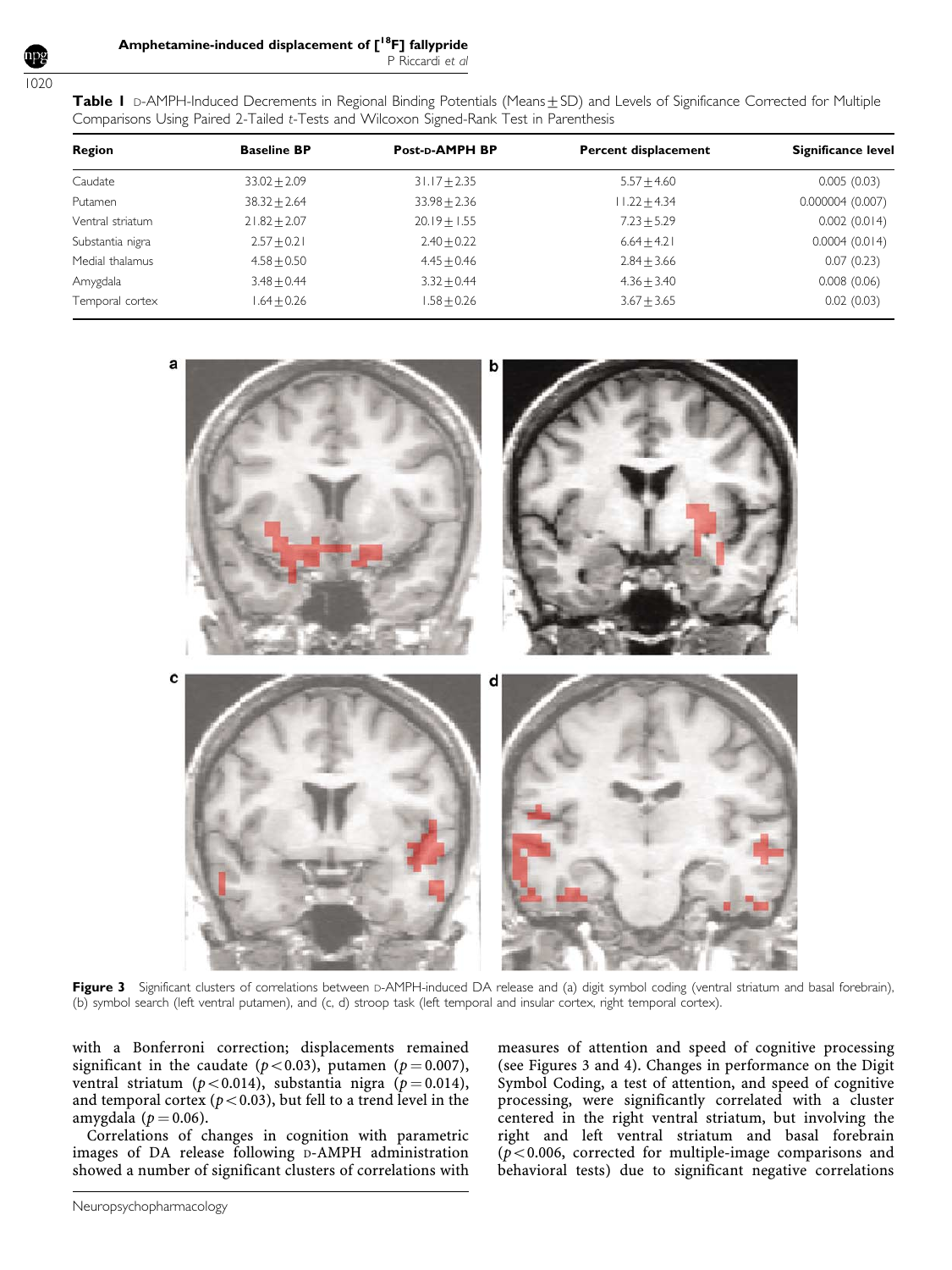1021



Figure 4 Significant clusters of correlations of sensation seeking with D-AMPH-induced DA release in (a) anterior cingulate, (b) left temporal cortex, (c, d) left thalamus extending into the left hippocampus.

ranging from  $r = -0.53$  to  $-0.82$  (see Figure 3). A significant cluster of correlations on performance on the symbol search task, a measure of speed of cognitive processing, was observed in the left ventral putamen  $(p<0.05$ , corrected for both multiple-image comparisons and behavioral tests) due to significant negative correlations,  $r = -0.54$  to  $-0.75$  (see Figure 3). Significant clusters of correlations of performance on the Stroop task, a test of attention, were seen with the left temporal cortex and insula  $(p<0.02$ , corrected for multiple-image and behavioral comparisons), and with a second cluster involving the right lateral and inferior temporal cortex ( $p = 0.01$ , corrected for multiple-image and behavioral comparisons) (see Figure 3); both clusters were due to significant negative correlations,  $r = -0.53$  to  $-0.92$ . No significant clusters of correlations were seen with changes in spatial working memory.

Sensation-seeking behavior demonstrated a number of significant clusters of correlations with D-AMPH-induced DA release (see Figure 4). These included a cluster involving the anterior cingulate with greatest extent in the pre and subgenual cingulate ( $p = 0.04$ , corrected for multiple–image comparisons and behavioral tests), a cluster in the left insula and temporal cortex ( $p < 0.006$ , corrected for multiple-image comparisons and behavioral tests), and a cluster in the left thalamus which extended into the left hippocampus/medial temporal cortex ( $p < 0.006$ , corrected for multiple-image comparisons and behavioral tests). These clusters reflected significant negative correlations in these regions, with r's ranging from  $-0.53$  to  $-0.91$ . No significant clusters were observed for changes in positive affect with DA release.

Plasma D-AMPH levels were  $0.45+0.26$  (SD) ng/ml at 1 h after administration,  $0.44+0.22$  at 3 h, and  $0.35+0.13$  at 5 h. There were no significant correlations of plasma D-AMPH levels at 1, 3, or 5 h with decrements in putamenal b.p.'s.

## DISCUSSION

The results of this study demonstrate significant displacements of  $[{}^{18}F]$ fallypride by DA released by oral D-AMPH in the striatum, substantia nigra, and cortex, with a trend level change in the amygdala. The magnitude of striatal displacement is similar to that reported with either  $[1^{23}I]$ IBZM or  $[11C]$ raclopride using either oral (30 mg) or intravenous doses  $(0.3 \text{ mg/kg})$  of D-AMPH.  $\left[\frac{123}{123}\right]$ IBZM SPECT studies of D-AMPH-induced displacements report decrements in the striatum of 7–9% in normal subjects following an intravenous dose of 0.3 mg/kg (Abi-Dargham et al, 2003, 2004; Laruelle et al, 1996; Kegeles et al, 1999).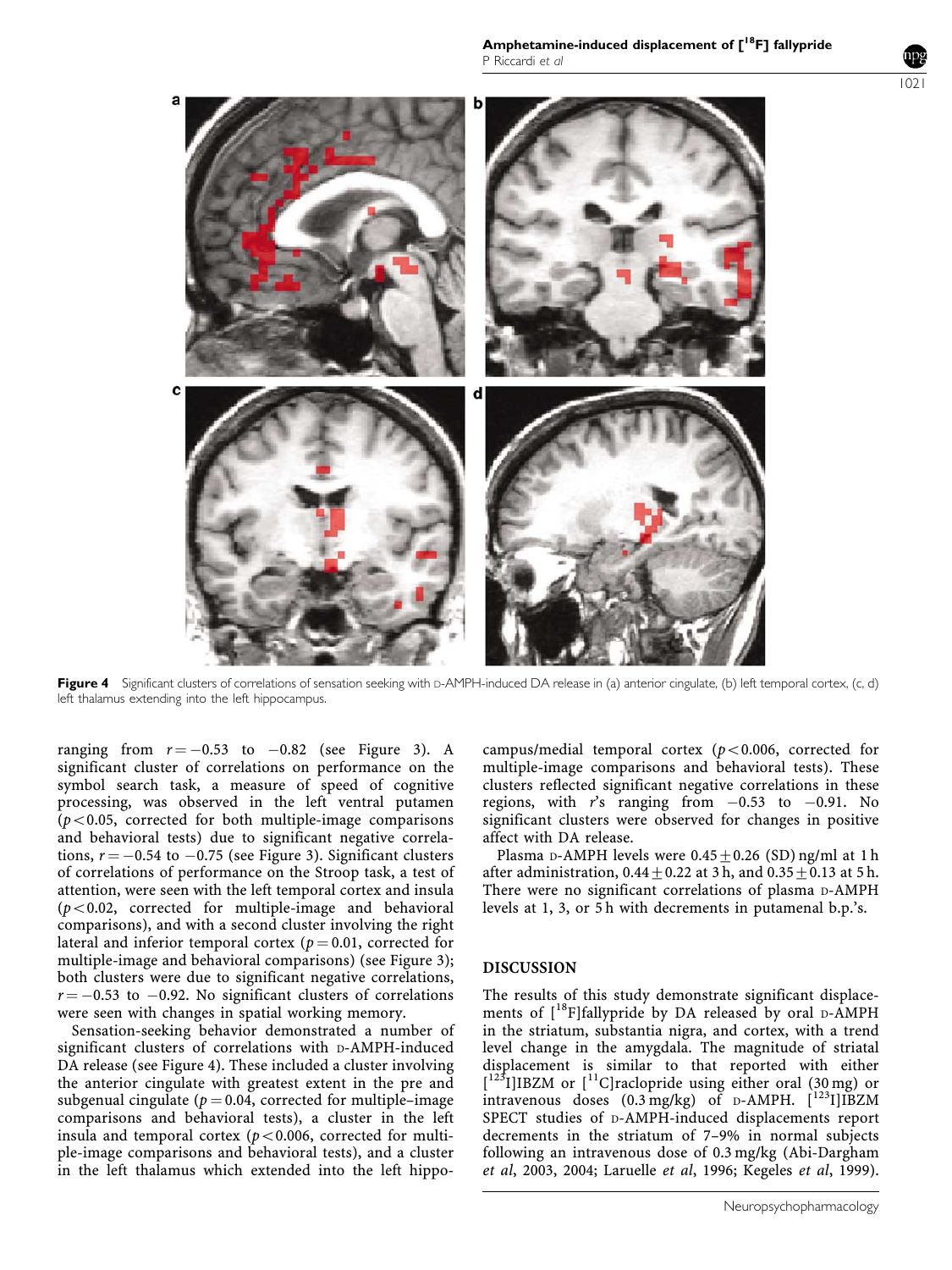[ 11C]raclopride PET studies of D-AMPH (0.3 mg/kg, intravenous)-induced displacements of approximately 8–16% in striatal subdivisions have reported decrements in the dorsal putamen, 4–6% in the caudate, and 15% in the ventral striatum (Martinez et al, 2003; Drevets et al, 2001). The decrements seen in the caudate and dorsal putamen in the current study are similar to those reported with  $\lceil$ <sup>11</sup>C]raclopride studies using intravenous D-AMPH, but are considerably lower in the ventral striatum. The only previous PET study which employed a comparable oral D-AMPH dose, that is, 30 mg, to that used in the current study, reported a striatal decrement of 13% at 2 h post-D-AMPH administration, comparable to the results in the current study in which scanning commenced at 3 h post-injection. The results of the current study indicate that [<sup>18</sup>F]fallypride has a sensitivity similar to D-AMPH-released DA in comparison to  $[$ <sup>11</sup>C]raclopride in the dorsal caudate and putamen. Although these results are consistent with primate studies (Slifstein et al, 2004), they are at variance with modeling studies suggesting that the magnitude of D-AMPH induced displacement decreases with ligands having b.p. greater than 10 (Endres and Carson, 1998).

The difference in ventral striatal displacements seen between the current and previous studies of Martinez et al (2003) and Drevets et al (2001) may be related to the different routes of administration. Previous studies of oral vs intravenous methylphenidate (Volkow et al, 2004) have shown that oral compared to intravenous methylphenidate administration produces slower increases in brain methylphenidate levels, comparable peak brain levels, comparable levels of dorsal striatal DA release, but significantly less positive reinforcing effects. Positive reinforcing effects were significantly and positively correlated with dorsal striatal DA release following intravenous administration of methylphenidate, but no correlation was seen following oral administration. The ventral striatum has been shown to mediate the euphorogenic effects of intravenous  $D-AMPH$  in humans (Drevets et al, 2001). The lesser D-AMPH-induced displacement seen in the ventral striatum in the current study may reflect different regulation of dorsal vs ventral striatal DA release in response to differing rates of brain uptake of DA-releasing drugs, and may be the physiological basis for the lesser positive reinforcing effects of oral vs intravenous psychostimulant drugs. It is noteworthy that no significant correlation cluster of positive affect with DA release was seen for the group as a whole in the current study analogous to the results seen with oral methylphenidate, another psychostimulant drug which increases extracellular DA levels (Volkow et al, 2004). Additional studies are needed to confirm these results and to evaluate the mechanism by which such differential regulation occurs.

Alternative explanations for the difference in ventral striatal displacements could include differences in methods and inaccuracies in image registration. To make the results comparable to the study of Martinez et al, 2003, we used the same anatomic criteria for delineation of the ventral striatum as used in that study (Mawlawi et al, 2001). The resolution of the scanners used in all the current and previous studies of Drevets and Martinez is similar (Townsend *et al*, 1998). The algorithms used for coregistration in this study have been shown to have registration errors of 1.1 mm in phantom studies and 2.6 mm in previous studies

Neuropsychopharmacology

of PET/MR coregistration using an older PET scanner with 6–8 mm resolution (West et al, 1997; Lavely et al, 2004); the accuracy of coregistration is demonstrated in the relatively small standard deviations, 8–9% of the means, seen in [<sup>18</sup>F]fallypride b.p.'s in small structures such as the ventral striatum and substantia nigra. An example of PET/MR coregistration is shown in Figure 2. The difference in apparent ventral striatal DA release is probably not due to methodological factors.

D-AMPH produced a mean displacement of 6.65% in the substantia nigra, which is similar to that seen in striatum. This is surprisingly high taking into consideration that extracellular DA levels at baseline and following D-AMPH administration are approximately 10% of that seen in the striatum (Gerhardt et al, 2002). In the substantia nigra, DA  $D_2$  receptors are autoreceptors which are localized on the dendrites of dopaminergic neurons (Sesack et al, 1994) and are in the high-affinity agonist state, while in the striatum they are in both the high- and low-affinity state. It has been estimated that approximately 40% of striatal DA  $D_2$ receptors are in the high-affinity agonist state (Ginovart et al, 1997; Laruelle et al, 1997; Laruelle, 2000). The b.p. of the substantia nigra is approximately 10% of that of the striatum (see Table 1). Endres has suggested that the sensitivity of benzamide radioligands to extracellular DA levels is greatest at a b.p. of 3–10, with decreasing sensitivity above this range (Endres and Carson, 1998). These factors may be responsible, at least in part, for the surprisingly high D-AMPH-induced displacement of [18F]fallypride in the substantia nigra. While the substantia nigra is a small structure whose apparent receptor levels are diminished by partial voluming, the borders of the substantia nigra are not adequately delineated on MRI studies, making implementation of a partial volume correction problematic. The value of a partial volume correction for D-AMPH-induced decrements in regional b.p.'s has been evaluated by Slifstein in nonhuman primates (Slifstein et al, 2004), who found significant spillover of striatal counts into extrastriatal regions, but no significant effect of a partial volume correction on the change in  $V_3''$  in the striatum and extrastriatal regions.

It has been previously hypothesized that D-AMPHreleased synaptic DA is responsible for displacement of benzamide radioligands in striatum (Laruelle, 2000). There are a number of studies which suggest that dopaminergic neurotransmission in extrastriatal regions is largely mediated by a volume or extrasynaptic mode. In the substantia nigra and VTA, DA release appears to be largely mediated by reverse transport by the DA transporter (Falkenburger et al, 2001). The lack of synaptic specializations in the substantia nigra suggests that somatodendritic DA release does not rely on typical synaptic neurotransmission (Heeringa and Abercrombie, 1995). As DA  $D_2$  receptors are largely extrasynaptic in the substantia nigra (Sesack et al, 1994; Yung et al, 1995), it has been suggested that dopaminergic neurotransmission in the substantia nigra may be mediated by volume transmission rather than a synaptic mode (Fuxe et al, 2005; Cragg et al, 2001; Cragg and Greenfield, 1997). Previous studies of DA release and diffusion in the cortex and amygdala indicate that cortical and amygdalar dopaminergic neurotransmission is mediated largely via a volume mode (Garris and Wightman,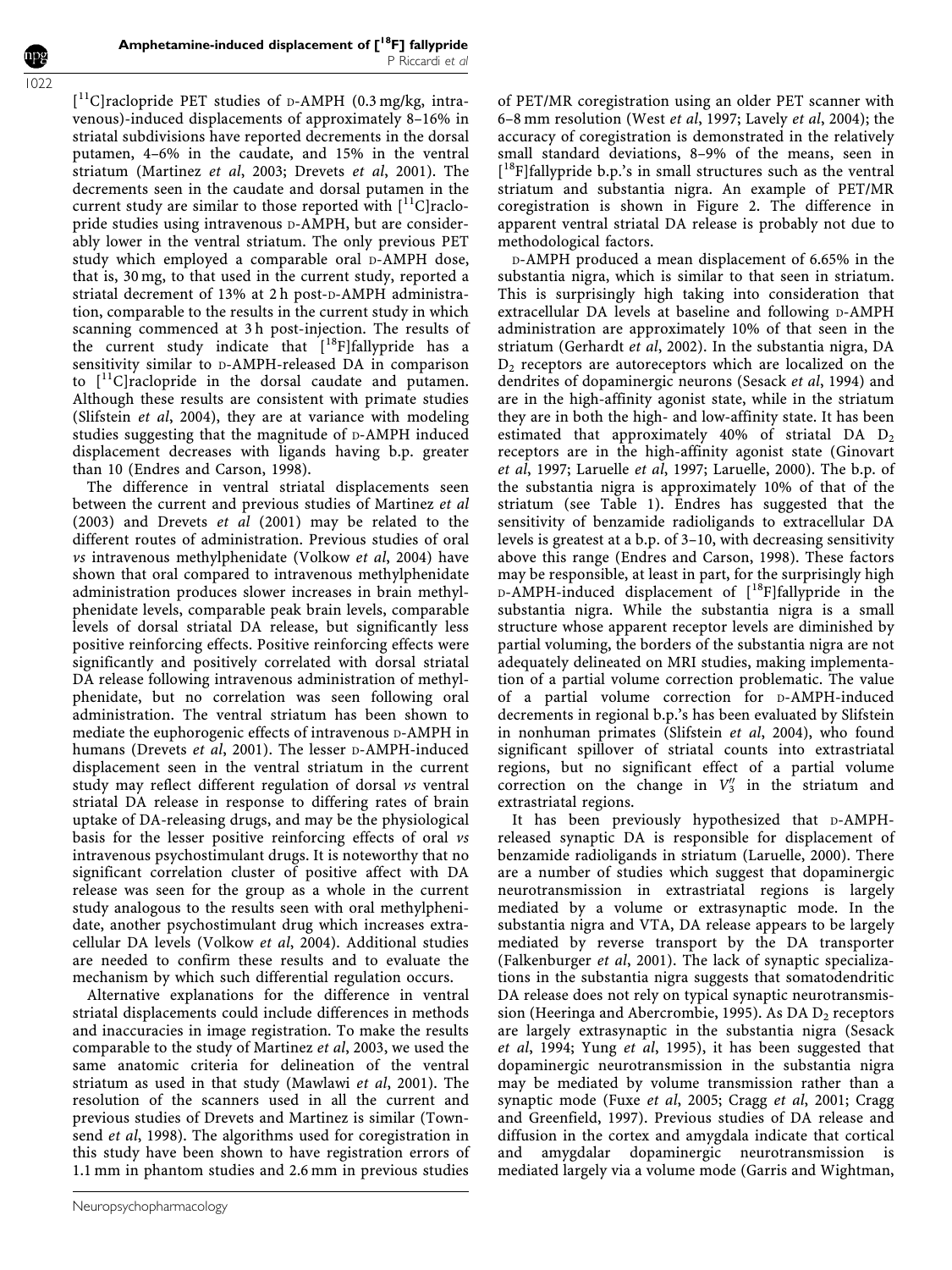1994; Fuxe et al, 2005). Given these observations, the D-AMPH-induced displacements seen in the substantia nigra, amygdala, and temporal cortex are likely due, at least in part, to DA displacement of [<sup>18</sup>F]fallypride at extrasynaptic DA  $D_2$  receptors.

The magnitude of D-AMPH-induced displacements of [<sup>18</sup>F]fallypride is lower in the temporal cortex, amygdala, and medial thalamus than in the striatum, that is, 2.84–4.36 vs 5.57–11.22%. This is consistent with microdialysis studies demonstrating a 10-fold lower level of baseline extracellular DA in the cortex and amygdala and 4–5-fold lesser increases in extracellular DA levels in these regions following D-AMPH administration (Moghaddam et al, 1993; Garris and Wightman, 1994). The greater displacements observed in primate  $[18F]$ fallypride studies are likely due to the higher doses of D-AMPH administered, different routes of administration, effects of anesthesia, and species differences (Slifstein et al, 2004; Narendran et al, 2004; Tsukada et al, 1999a, b; 2002).

In the current study, D-AMPH was administered approximately 180 min prior to the injection of  $[{}^{18}F]$ fallypride for a number of reasons. The study of Cardenas demonstrated no diminution in displacement of  $\left[ {}^{11}C\right]$ raclopride from 3 to 6 h after D-AMPH administration. As the current and previous results (Angrist et al, 1987) show, the plasma levels of D-AMPH remain reasonably constant from 3 to 5 h after oral  $D$ -AMPH administration. A 3h delay in  $[^{18}F]$ fallypride administration following oral D-AMPH administration allows neuropsychological testing and scanning with a single dose of D-AMPH, permitting a within-subject comparison of change in cognition and affect with regional DA release. There are a number of factors which may affect apparent D-AMPH displacements, including changes in cerebral blood flow, and D-AMPH induced changes in the cerebellar distribution volume of  $[{}^{18}F]$ fallypride. The effects of D-AMPH on blood flow are minimal by 3 h (Price et al, 2002); Slifstein et al, (2004) has presented simulations showing that changes in cerebral blood flow would have only minimal effects on D-AMPH-induced displacements of [<sup>18</sup>F]fallypride. It is unlikely that changes in cerebral blood flow are responsible for the apparent displacements. D-AMPH does not significantly affect the cerebellar distribution volume of  $[18F]$ fallypride in nonhuman primates. In addition, the highly significant differences in regional displacements seen in the current study suggest that a change in cerebellar distribution volume is not a major factor in the regional displacements. Further studies are needed to examine this issue.

We examined correlations of changes in neurocognitive functions, that is, attention, speed of cognitive processing, and spatial working memory, positive affect, as well as sensation-seeking behavior with D-AMPH-induced DA release using parametric image analyses. These behaviors have previously been shown to be modulated by cerebral dopaminergic neurotransmission (Rogers, 1986; Piazza et al, 1991; Hooks et al, 1994; Lawrence et al, 1998; Shah et al, 1997; Mehta et al, 1999; Marinelli and White, 2000; Drevets et al, 2001; Abi-Dargham et al, 2003). Although only a relatively small group of normal subjects was examined, significant clusters of correlations, corrected for both multiple-image and behavioral comparisons, were seen with multiple measures of attention and speed of cognitive 1023

processing, as well as with sensation seeking. These significant correlations of DA-modulated behaviors with regional DA release in the striatal and extrastriatal regions suggest that the apparent variability seen across subjects in regional DA release may reflect intersubject differences in DA release and not simply image-related noise. This is consistent with a recent PET study finding decreases in frontal and temporal DA  $D_2$  receptor availability during performance of attentional and working memory tasks (Aalto et al, 2005). These results suggest that  $[{}^{18}F]$ fallypride PET studies can be used to study the relationship between regional DA release in the striatum and extrastriatal regions and neuropsychological function.

The lack of significant clusters of correlations with positive affect and spatial working memory, as well as the differences between the current study and that of Leyton et al (2002) in regard to novelty seeking, may be due to a number of factors. First, only a small group was examined which has limited power given the size and variability of the D-AMPH-induced decrements in  $[{}^{18}F]$ fallypride b.p.'s. As noted above, Volkow et al, (2004) did not observe correlations of the positive reinforcing effects of methylphenidate with dorsal striatal DA release after oral administration, although such a correlation was seen with intravenous administration. The correlation coefficient observed by Abi Dargham with D-AMPH-induced DA release with positive affect in a large group of subjects, that is, 60, was approximately 0.37. In addition, the smaller D-AMPH-induced displacement in the ventral striatum compared to previous [11C]raclopride PET studies (Drevets et al, 2001; Martinez et al, 2003) may limit the ability to demonstrate a significant correlation with change in positive affect, although the smaller standard deviation in the ventral striatum in the current study (5.29 vs 10.6 and 11.8%) may moderate this limitation. The oral route of administration and the small size of the correlation with positive affect seen in the largest group reported to date may limit the ability of the current study to detect correlations with positive affect. Frontal cortical dopaminergic neurotransmission has been shown to modulate spatial working memory (Sawaguchi and Goldman-Rakic, 1991). The low b.p. of  $\left[ \begin{smallmatrix} 18 \\ 18 \end{smallmatrix} \right]$ fallypride in the frontal cortex (Mukherjee et al, 2002) as well as the small number of subjects in this study may limit the ability of  $[{}^{18}F]$ fallypride PET studies to detect D-AMPH-induced DA release in the frontal cortex. In regard to sensation-seeking and noveltyseeking behaviors, Leyton reported a significant positive correlation between D-AMPH-induced ventral striatal DA release, and novelty seeking as measured on the TPQ. Leyton examined eight male subjects using a lower oral dose of D-AMPH. Interestingly, no displacement of  $[$ <sup>11</sup>C]raclopride from the caudate or putamen was observed although levels of ventral striatal DA release similar to that seen in the current study were observed. While the reasons for the discrepancies between the two studies are not clear, the use of a different rating instrument, a lower dose of D-AMPH which did not appear to affect the dorsal striatum, and the use of only male subjects may be some of the factors responsible for this discrepancy. We have found gender differences in a number of correlations of behaviors with regional DA release (Riccardi et al, 2005). Correlation of region of interest data showed a correlation coefficient of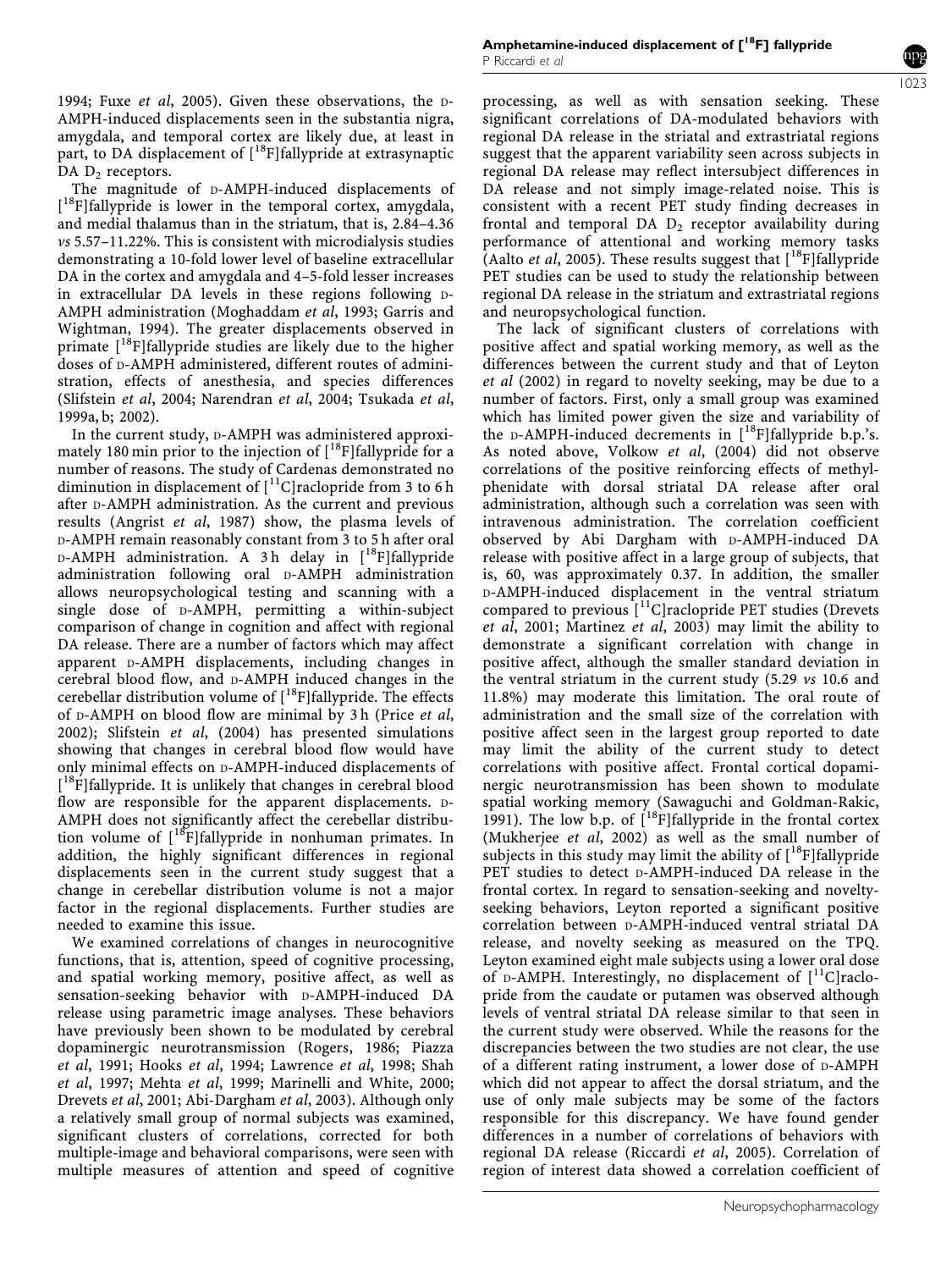0.898,  $p = 0.006$  for sensation seeking with left ventral striatal DA release in male subjects, but a correlation coefficient of  $-0.713$  in female subjects. This difference was significant at the  $p = 0.005$  level. When male and female subjects are grouped together, no significant correlation is seen. As we have demonstrated (Riccardi et al, 2005), sex differences need to be considered in evaluating regional DA release and its relationship to behavior.

In conclusion, the results of this study demonstrate the feasibility of using  $[$ <sup>18</sup>F]fallypride PET studies with oral D-AMPH to study DA release in extrastriatal and striatal regions, as well as the relationship of regional DA release to neuropsychological function. This method should allow study of DA release in schizophrenia, psychostimulant drug abuse, attention deficit disorder, depression, as well as other disorders.

## ACKNOWLEDGEMENTS

Funding for this research was provided by a NIH grant entitled, 'PET Imaging of Extrastriatal Dopamine Levels', NIMH 5R01 MH60898-03. We wish to thank Janine Belote, Michelle Costner, and Sarah Moore for technical assistance, and Joann Fields for her excellent assistance in the preparation of this manuscript.

#### REFERENCES

- Aalto S, Bruck A, Laine M, Nagren K, Rinne JO (2005). Frontal and temporal dopamine release during working memory and attention tasks in healthy humans: a positron emission tomography study using the high-affinity dopamine D2 receptor ligand [11C] FLB457. J Neurosci 25: 2471–2477.
- Abi-Dargham A, Gil R, Krystal J, Baldwin RM, Seibyl JP, Bowers M et al (1998). Increased striatal dopamine transmission in schizophrenia: confirmation in a second cohort. Am J Psychiatry 155: 761–767.
- Abi-Dargham A, Kegeles LS, Martinez D, Innis RB, Laruelle M (2003). Dopamine mediation of positive reinforcing effects of amphetamine in stimulant naive healthy volunteers: results from a large cohort. Eur Neuropsychopharmacol 13: 459–468.
- Abi-Dargham A, Kegeles LS, Zea-Ponce Y, Mawlawi O, Martinez D, Mitropoulou V et al (2004). Striatal amphetamine-induced dopamine release in patients with schizotypal personality disorder studied with single photon emission computed tomography and  $[$ <sup>123</sup>I]iodobenzamide. Biol Psychiatry 55: 1001–1006.
- al-Tikriti MS, Baldwin RM, Zea-Ponce Y, Sybirska E, Zoghbi SS, Laruelle M et al (1994). Comparison of three high affinity SPECT radiotracers for the dopamine D2 receptor. Nucl Med Biol 21: 179–188.
- Angrist B, Corwin J, Bartlik B, Cooper T (1987). Early pharmacokinetics and clinical effects of oral D-amphetamine in normal subjects. Biol Psychiatry 22: 1357–1368.
- Bigliani V, Mulligan RS, Acton PD, Ohlsen RI, Pike VW, Ell PJ et al (2000). Striatal and temporal cortical D2/D3 receptor occupancy by olanzapine and sertindole in vivo: a [123I]epidepride single photon emission tomography (SPET) study. Psychopharmacology (Berlin) 150: 132–140.
- Breier A, Su TP, Saunders R, Carson RE, Kolachana BS, de Bartolomeis A et al (1997). Schizophrenia is associated with elevated amphetamine-induced synaptic dopamine concentrations: evidence from a novel positron emission tomography method. Proc Natl Acad Sci USA 94: 2569–2574.
- Bressan RA, Erlandsson K, Jones HM, Mulligan RS, Ell PJ, Pilowsky LS (2003). Optimizing limbic selective D2/D3 receptor occupancy by risperidone: a [123I]-epidepride SPET study. J Clin Psychopharmacol 23: 5–14.
- Campins-Falco P, Sevillano-Cabeza A, Molins-Legua C, Kohlmann M (1996). Amphetamine and methamphetamine determination in urine by reversed-phase high-performance liquid chromatography with simultaneous sample clean-up and derivatization with 1,2-naphthoquinone 4-sulphonate on solid-phase cartridges. J Chromatogr B Biomed Appl 687: 239–246.
- Cardenas L, Houle S, Kapur S, Busto UE (2004). Oral Damphetamine causes prolonged displacement of [11C]raclopride as measured by PET. Synapse 51: 27–31.
- Chou YH, Halldin C, Farde L (2000). Effect of amphetamine on extrastriatal D2 dopamine receptor binding in the primate brain: a PET study. Synapse 38: 138–143.
- Christian BT, Narayanan T, Shi B, Morris ED, Mantil J, Mukherjee J (2004). Measuring the in vivo binding parameters of [18F] fallypride in monkeys using a PET multiple-injection protocol. J Cereb Blood Flow Metab 24: 309–322.
- Cragg SJ, Greenfield SA (1997). Differential autoreceptor control of somatodendritic and axon terminal dopamine release in substantia nigra, ventral tegmental area, and striatum. J Neurosci 17: 5738–5746.
- Cragg SJ, Nicholson C, Kume-Kick J, Tao L, Rice ME (2001). Dopamine-mediated volume transmission in midbrain is regulated by distinct extracellular geometry and uptake. *I Neuro*physiol 85: 1761–1771.
- Drevets WC, Gautier C, Price JC, Kupfer DJ, Kinahan PE, Grace AA et al (2001). Amphetamine-induced dopamine release in human ventral striatum correlates with euphoria. Biol Psychiatry 49: 81–96.
- Endres CJ, Carson RE (1998). Assessment of dynamic neurotransmitter changes with bolus or infusion delivery of neuroreceptor ligands. J Cereb Blood Flow Metab 11: 1196–1210.
- Falkenburger BH, Barstow KL, Mintz IM (2001). Dendrodendritic inhibition through reversal of dopamine transport. Science 293: 2407–2409.
- Farde L, Suhara T, Nyberg S, Karlsson P, Nakashima Y, Hietala J et al (1997). A PET-study of [11C]FLB 457 binding to extrastriatal D2-dopamine receptors in healthy subjects and antipsychotic drug-treated patients. Psychopharmacology 133: 396–404.
- Forman SD, Cohen JD Fitzgerald M, Eddy WF, Mintun MA, Noll DC (1995). Improved assessment of significant activation in functional magnetic resonance imaging (fMRI): use of a clustersize threshold. Magn Reson Med 33: 636–647.
- Fujita M, Seibyl JP, Verhoeff NP, Ichise M, Baldwin RM, Zoghbi SS et al (1999). Kinetic and equilibrium analyses of [(123)I]epidepride binding to striatal and extrastriatal dopamine D(2) receptors. Synapse 34: 290–304.
- Fuxe K, Rivera A, Jacobsen KX, Hoistad M, Leo G, Horvath TL et al (2005). Dynamics of volume transmission in the brain. Focus on catecholamine and opioid peptide communication and the role of uncoupling protein 2. J Neural Transm 112: 65–76.
- Garris PA, Wightman RM (1994). Different kinetics govern dopaminergic transmission in the amygdala, prefrontal cortex, and striatum: an in vivo voltammetric study. J Neurosci 14: 442–450.
- Gerhardt GA, Cass WA, Yi A, Zhang Z, Gash DM (2002). Changes in somatodendritic but not terminal dopamine regulation in aged rhesus monkeys. J Neurochem 80: 168–177.
- Ginovart N, Farde L, Halldin C, Swahn CG (1997). Effect of reserpine-induced depletion of synaptic dopamine on [11C]raclopride binding to  $D_2$ -dopamine receptors in the monkey brain. Synapse 25: 321–325.
- Goldman-Rakic P (1998). The cortical dopamine system: role in memory and cognition. Adv Pharmacol 42: 707-711.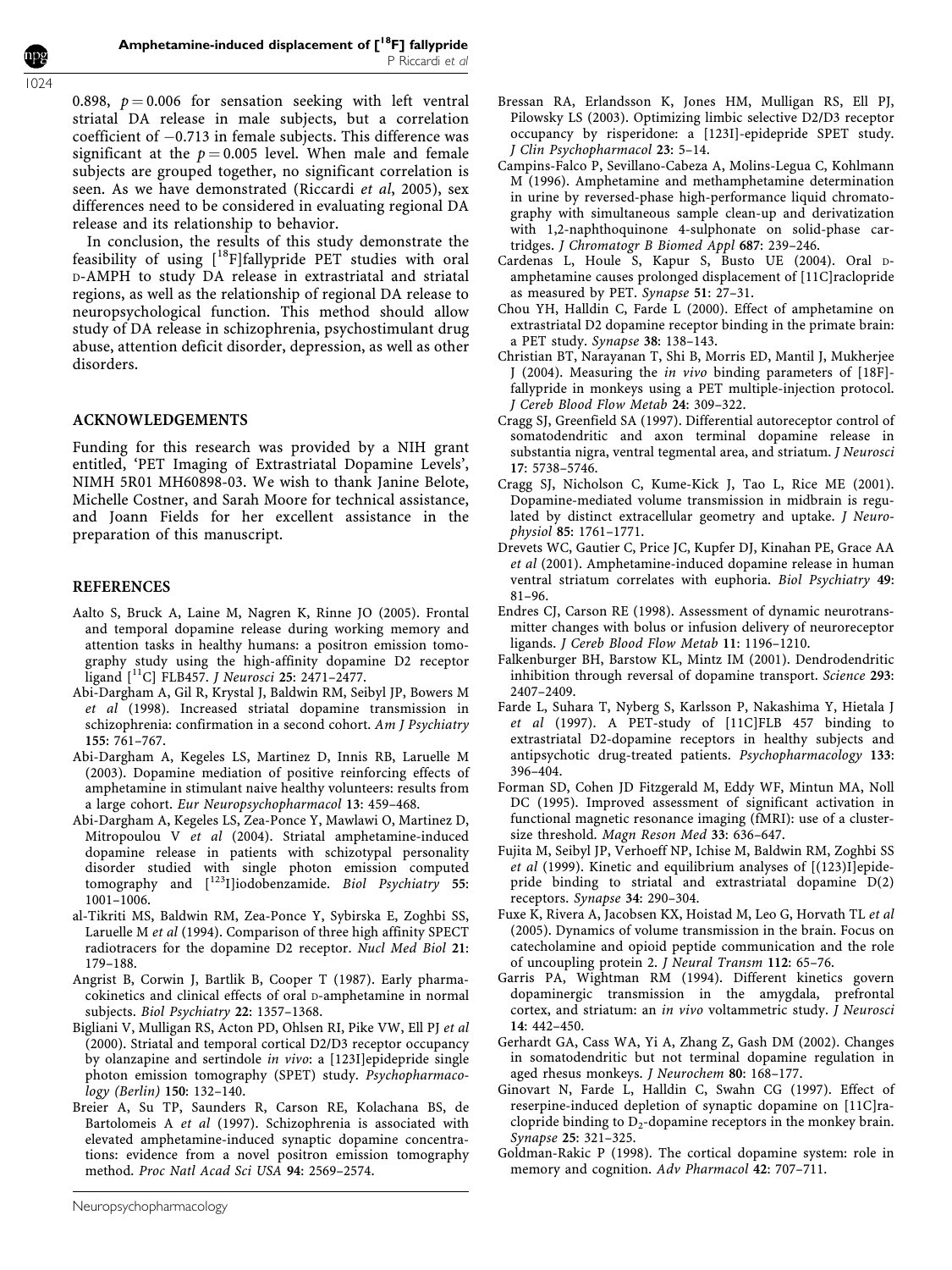- Hall H, Ogren SO, Kohler C, Magnusson O (1989). Animal pharmacology of raclopride, a selective dopamine D2 antagonist. Psychopharmacol Ser 7: 123–130.
- Halldin C, Farde L, Hogberg T, Mohell N, Hall H, Suhara T et al (1995). Carbon-11-FLB 457: a radioligand for extrastriatal D2 dopamine receptors. J Nucl Med 36: 1275–1281.
- Heeringa MJ, Abercrombie ED (1995). Biochemistry of somatodendritic dopamine release in substantia nigra: an in vivo comparison with striatal dopamine release. *J Neurochem* 65: 192–200.
- Hooks MS, Juncos JL, Justice Jr JB, Meiergerd SM, Povlock SL, Schenk JO et al (1994). Individual locomotor response to novelty predicts selective alterations in D1 and D2 receptors and mRNAs. J Neurosci 14: 6144–6152.
- Kaasinen V, Nurmi E, Bergman J, Eskola O, Solin O, Sonninen P et al (2001). Personality traits and brain dopaminergic function in Parkinson's disease. Proc Natl Acad Sci USA 98: 13272–13277.
- Kegeles LS, Zea-Ponce Y, Abi-Dargham A, Rodenhiser J, Wang T, Weiss R et al (1999). Stability of [123I]IBZM SPECT measurement of amphetamine-induced striatal dopamine release in humans. Synapse 31: 302–308.
- Kerwin RW, Murray RM (1992). A developmental perspective on the pathology and neurochemistry of the temporal lobe in schizophrenia. Schizophr Res 7: 1–12.
- Kessler RM, Ansari MS, Li R, Lee M, Schimdt D, Dawant B et al (2002). Occupancy of cortical and substantia nigra DA D2 receptors by typical and atypical antipsychotic drugs. Neuroimage 16: S9.
- Kessler RM, Ansari MS, Schmidt DE, de Paulis T, Clanton JA, Innis R et al (1991). High affinity dopamine D2 receptor radioligands. 2. [125I]epidepride, a potent and specific radioligand for the characterization of striatal and extrastriatal dopamine D2 receptors. Life Sci 49: 617–628.
- Kessler RM, Mason NS, Votaw JR, De Paulis T, Clanton JA, Ansari MS et al (1992). Visualization of extrastriatal dopamine D2 receptors in the human brain. Eur J Pharmacol 223: 105–107.
- Kessler RM, Votaw JR, de Paulis T, Bingham DR, Ansari MS, Mason NS et al (1993a). Evaluation of 5-[18F] fluoropropylepidepride as a potential PET radioligand for imaging dopamine D2 receptors. Synapse 5: 169–176.
- Kessler RM, Votaw JR, Schmidt DE, Ansari MS, Holdeman KP, de Paulis T et al (1993c). High affinity dopamine D2 receptor radioligands. 3. [123I] and [125I]epidepride: in vivo studies in rhesus monkey brain and comparison with in vitro pharmacokinetics in rat brain. Life Sci 53: 241–250.
- Kessler RM, Whetsell WO, Ansari MS, Votaw JR, de Paulis T, Clanton JA et al (1993b). Identification of extrastriatal dopamine D2 receptors in post mortem human brain with [125I]epidepride. Brain Res 609: 237–243.
- Koob GF, Le Moal M (2001). Drug addiction, dysregulation of reward, and allostasis. Neuropsychopharmacology 24: 97–129.
- Kung HF, Pan S, Kung MP, Billings J, Kasliwal R, Reilley J et al (1989). In vitro and in vivo evaluation of [123I]IBZM: a potential CNS D-2 dopamine receptor imaging agent. J Nucl Med 30: 88–92.
- Lammertsma AA, Bench CJ, Hume SP, Osman S, Gunn K, Brooks DJ et al (1996). Comparison of methods for analysis of clinical [11C]raclopride studies. *J Cereb Blood Flow Metab* 16: 42-52.
- Laruelle M (2000). Imaging synaptic neurotransmission with in vivo binding competition techniques: a critical review. J Cereb Blood Flow Metab 20: 423–451.
- Laruelle M, Abi-Dargham A, van Dyck CH, Gil R, D'Souza CD, Erdos J et al (1996). Single photon emission computerized tomography imaging of amphetamine-induced dopamine release in drug-free schizophrenic subjects. Proc Natl Acad Sci USA 93: 9235–9240.
- Laruelle M, Abi-Dargham A, van Dyck CH, Rosenblatt W, Zea-Ponce Y, Zoghbi SS et al (1995). SPECT imaging of

striatal dopamine release after amphetamine challenge. J Nucl Med 36: 1182–1190.

- Laruelle M, Iyer RN, al-Tikriti MS, Zea-Ponce Y, Malison R, Zoghbi SS et al (1997). Microdialysis and SPECT measurements of amphetamine-induced dopamine release in nonhuman primates. Synapse 25: 1–14.
- Lavely WC, Scarfone C, Cevikalp H, Li R, Byrne DW, Cmelak AJ et al (2004). Phantom validation of coregistration of PET and CT for image-guided radiotherapy. Med Phys 31: 1083–1092.
- Lawrence AD, Weeks RA, Brooks DJ, Andrews TC, Watkins LH, Harding AE et al (1998). The relationship between striatal dopamine receptor binding and cognitive performance in Huntington's disease. Brain 121: 1343–1355.
- Leyton M, Boileau I, Benkelfat C, Diksic M, Baker G, Dagher A (2002). Amphetamine-induced increases in extracellular dopamine, drug wating, and novelty seeking: a PET  $[$ <sup>11</sup>C] raclopride study in healthy men. Neuropsychopharmacology 27: 1027–1035.
- Marinelli M, White FJ (2000). Enhanced vulnerability to cocaine self-administration is associated with elevated impulse activity of midbrain dopamine neurons. J Neurosci 20: 8876–8885.
- Martinez D, Slifstein M, Broft A, Mawlawi O, Hwang DR, Huang Y et al (2003). Imaging human mesolimbic dopamine transmission with positron emission tomography. Part II: amphetamineinduced dopamine release in the functional subdivisions of the striatum. J Cereb Blood Flow Metab 23: 285–300.
- Mawlawi O, Martinez D, Slifstein M, Broft A, Chatterjee R, Hwang DR et al (2001). Imaging human mesolimbic dopamine transmission with positron emission tomography: I. Accuracy and precision of D(2) receptor parameter measurements in ventral striatum. J Cereb Blood Flow Metab 21: 1034–1057.
- Mehta MA, Sahakian BJ, McKenna PJ, Robbins TW (1999). Systemic sulpiride in young adult volunteers simulates the profile of cognitive deficits in Parkinson's disease. Psychopharmacology 146: 162–174.
- Moghaddam B, Berridge CW, Goldman-Rakic PS, Bunney BS, Roth RH (1993). In vivo assessment of basal and drug-induced dopamine release in cortical and subcortical regions of the anesthetized primate. Synapse 13: 215–222.
- Mukherjee J, Christian B, Shi B, Narayanan TK, Mantil J (2002). 18F-fallypride displacement in the non- human primate brain by nicotine- induced and amphetamine-induced dopamine release. Neuroimage 16: S42.
- Mukherjee J, Christian BT, Dunigan KA, Shi B, Narayanan TK, Satter M et al (2002). Brain imaging of 18F-fallypride in normal volunteers: blood analysis, distribution, test–retest studies, and preliminary assessment of sensitivity to aging effects on dopamine D-2/D-3 receptors. Synapse 46: 170–188.
- Mukherjee J, Yang ZY, Brown T, Lew R, Wernick M, Ouyang X et al (1999). Preliminary assessment of extrastriatal dopamine D-2 receptor binding in the rodent and nonhuman primate brains using the high affinity radioligand, 18F-fallypride. Nucl Med Biol 26: 519–527.
- Mukherjee J, Yang ZY, Das MK, Brown T (1995). Fluorinated benzamide neuroleptics. III. Development of (S)-N-[(1-allyl-2 pyrrolidinyl)methyl]-5-(3-[18F]fluoropropyl)-2, 3-dimethoxybenzamide as an improved dopamine D-2 receptor tracer. Nucl Med Biol 22: 283–296.
- Mukherjee J, Yang ZY, Lew R, Brown T, Kronmal S, Cooper MD et al (1997). Evaluation of **D-amphetamine** effects on the binding of dopamine D-2 receptor radioligand, 18F-fallypride in nonhuman primates using positron emission tomography. Synapse 27: 1–13.
- Narendran R, Hwang DR, Slifstein M, Talbot PS, Erritzoe D, Huang Y et al (2004). In vivo vulnerability to competition by endogenous dopamine: comparison of the D2 receptor agonist radiotracer  $(-)$ -N-[11C]propylnorapomorphine  $([11C]NPA)$ with the D2 receptor antagonist radiotracer [11C]-raclopride. Synapse 52: 188–208.